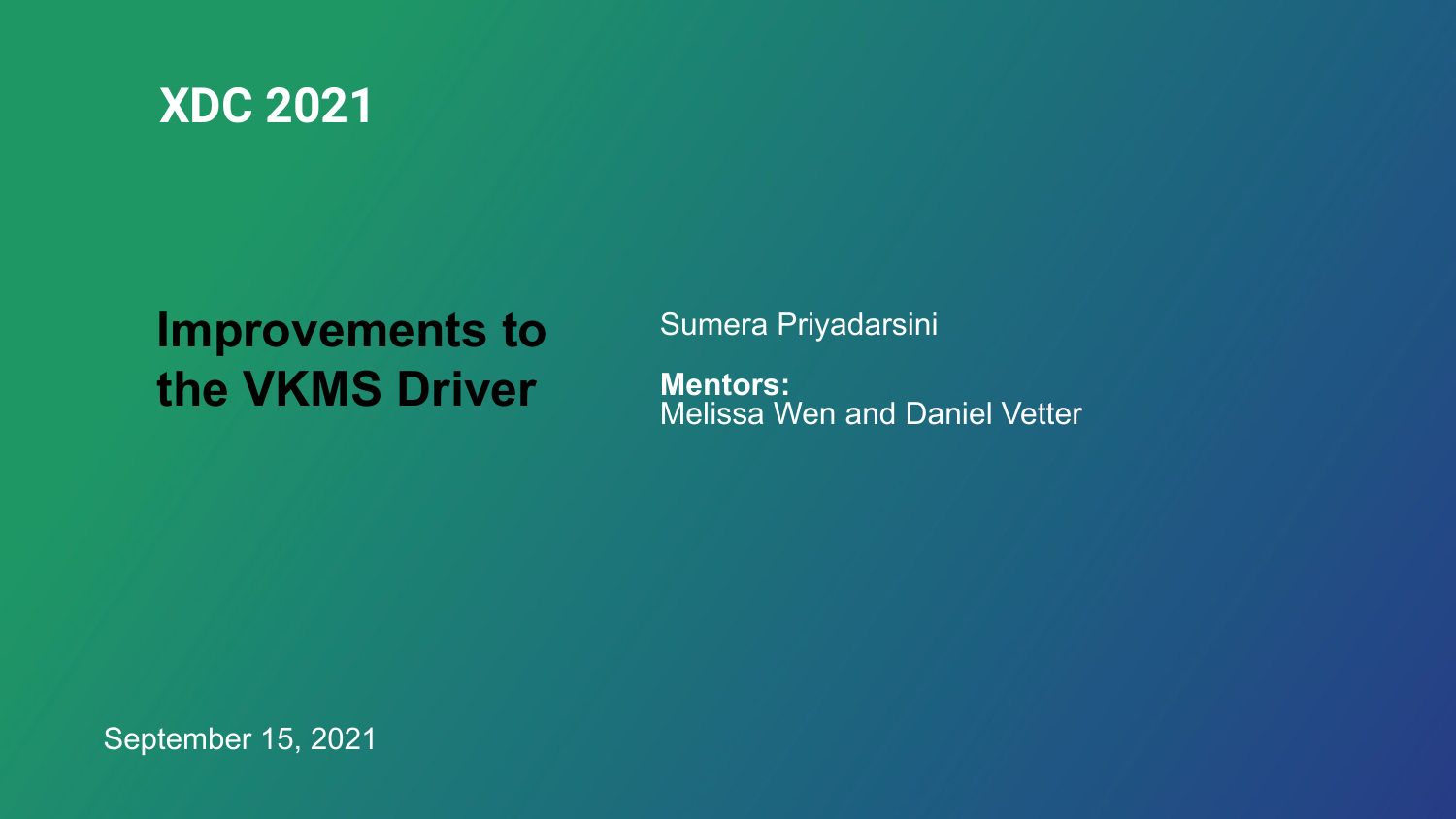#### **About me**

- Junior Software Engineer, Polar Signals
- Interests: *Low level systems, kernel development, programming languages*
- Linux Kernel Contributor
- Outreachy Dec'20 Intern for Linux kernel dri-devel subsystem
- Mentors: Daniel Vetter, Melissa Wen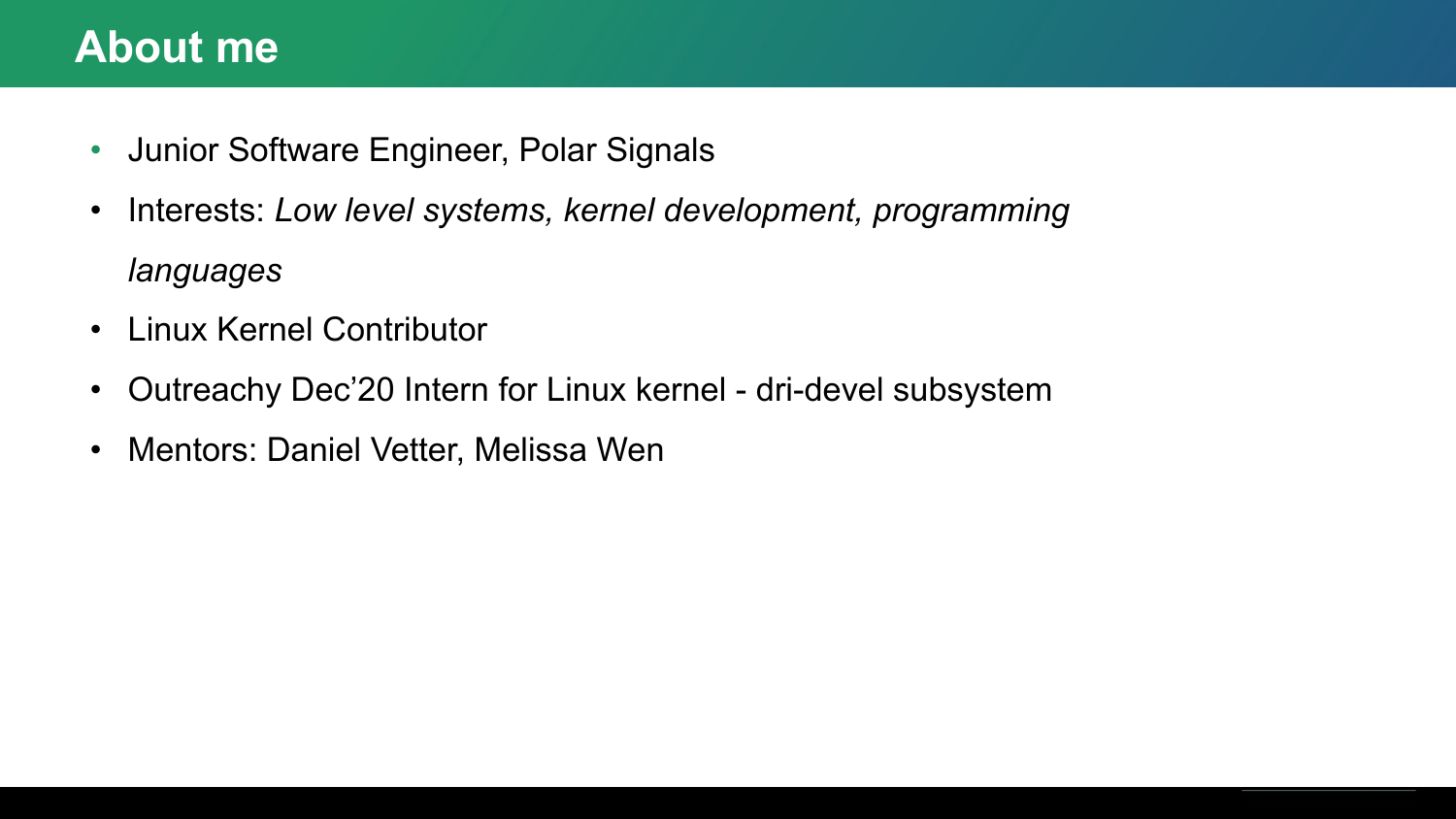# What is the VKMS driver?

- VKMS driver: *Virtual Kernel Mode Setting driver*
- Software only model of the KMS driver
- Can enable a virtual display without hardware support
- Useful for running tests and X on headless machines, like CI
- Involved two code areas:
	- **VKMS driver**: drivers/gpu/drm/vkms
	- **IGT test suite**: test suite for DRM driver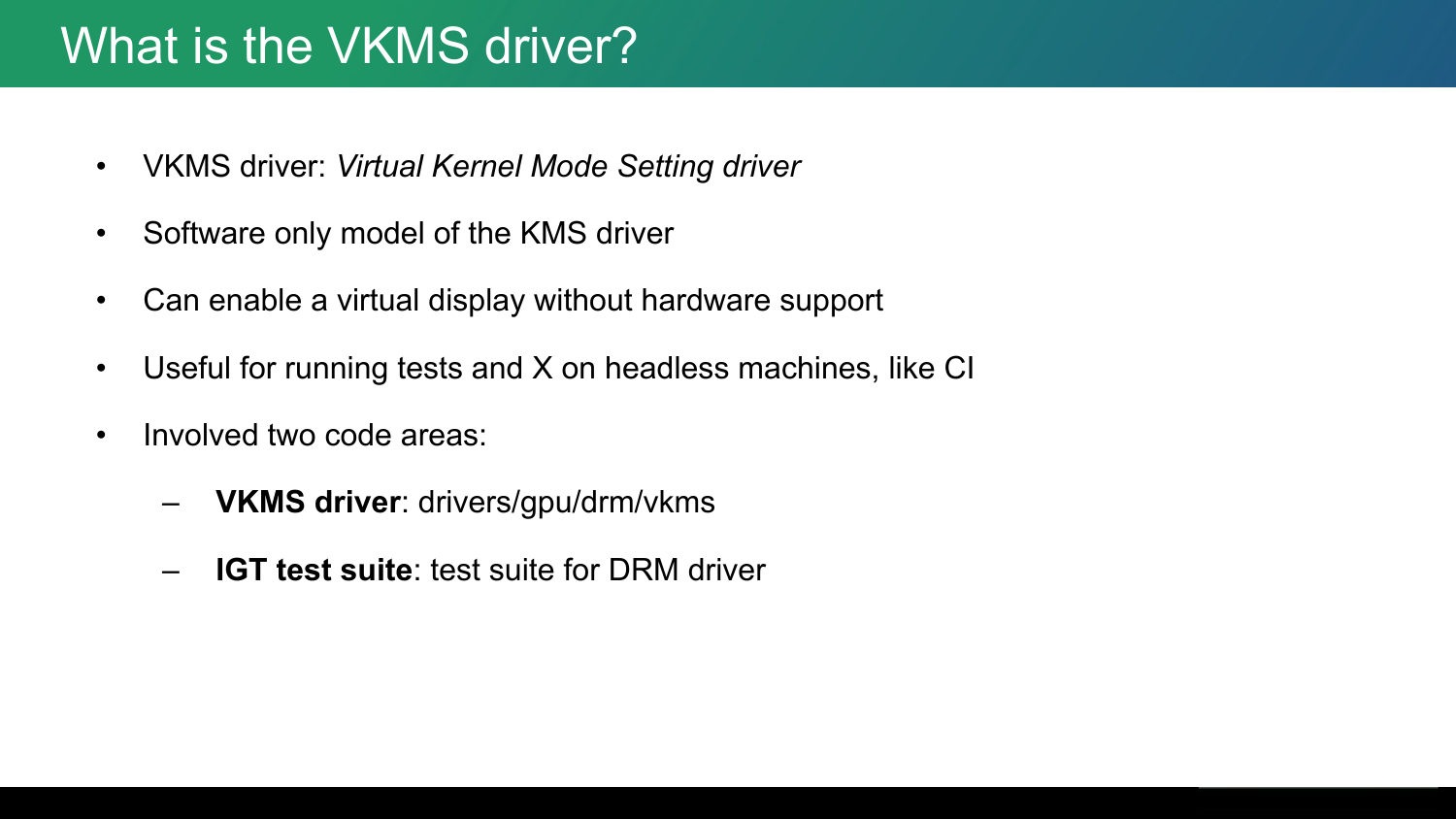# Internship: Goals

- Configfs interface: Expose VKMS through configfs
	- Enables creating/managing/destroying kernel objects from user space
	- Useful for testing multiple instances of VKMS simultaneously
- Virtual hardware/vblank-less mode
	- VKMS mimics actual hardware using vertical blanking(vblank) interrupts
	- Introduce a mode where it can also emulate virtual hardware, i.e, a vblank-less mode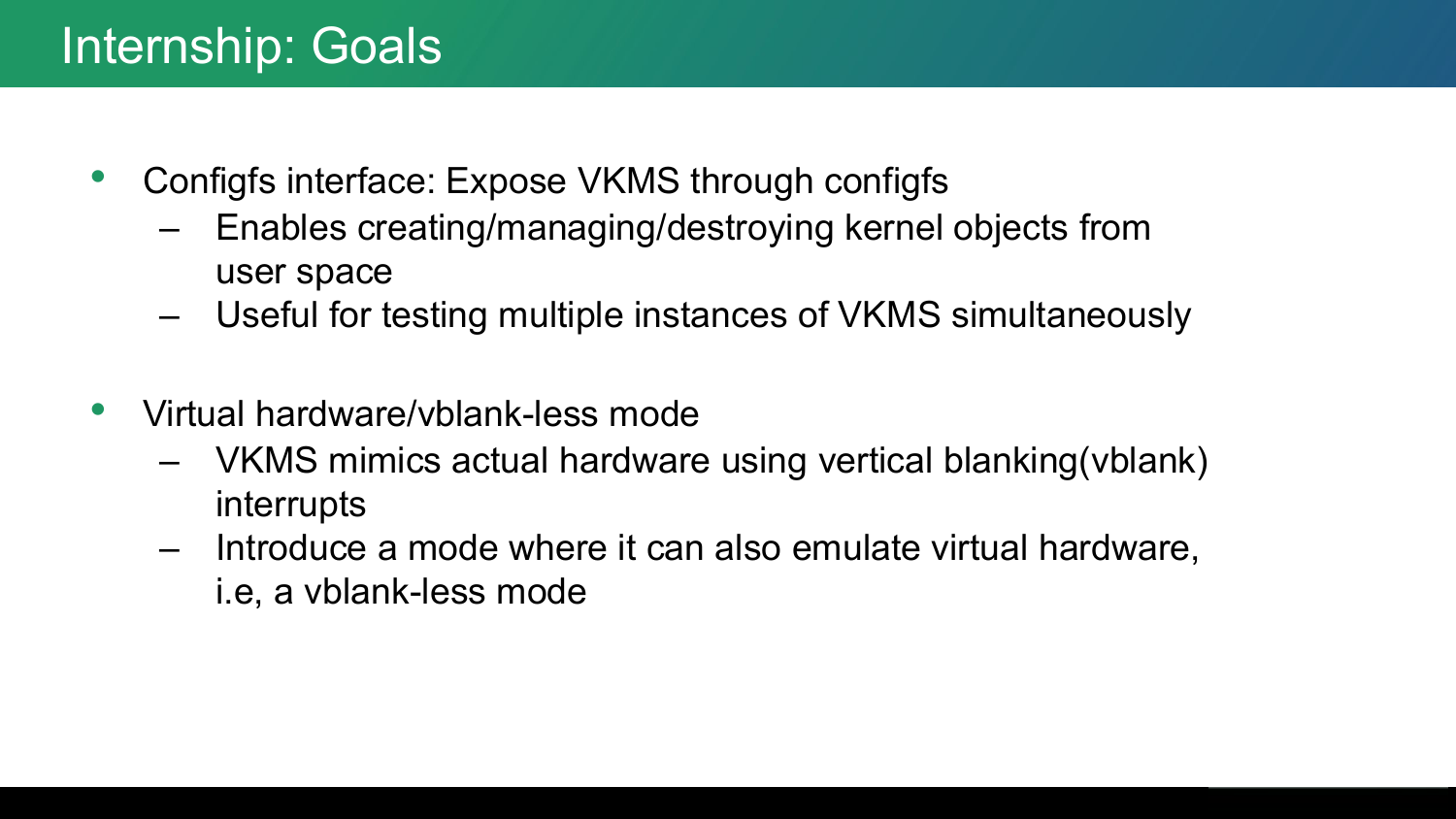## Internship: Revised Goals

- Emulate Virtual Hardware
- Implement vblankless mode
- Preserve tests except those which depend on vblank interrupts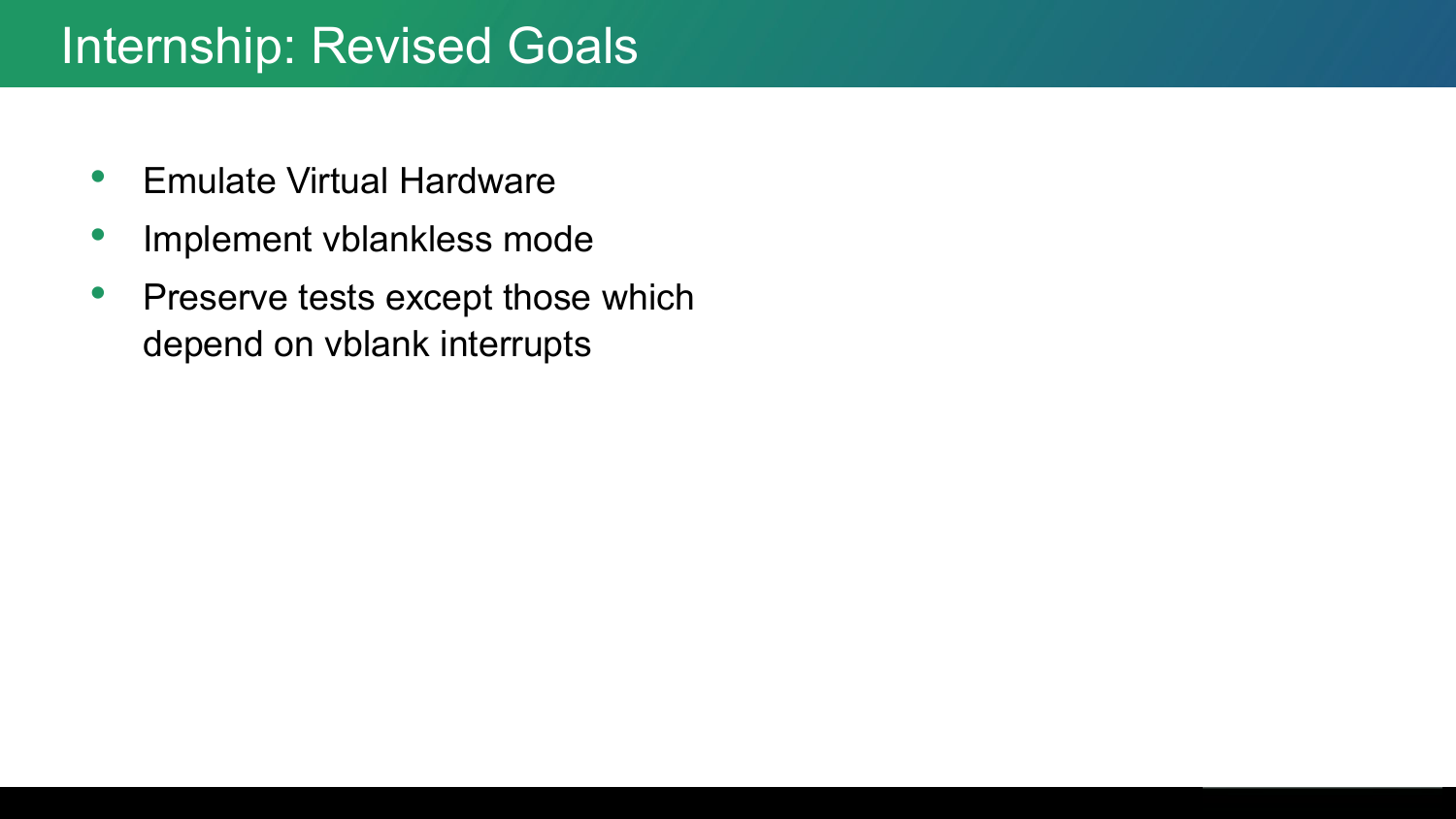```
> drivers/gpu/drm/vkms/vkms_composer.c | 88 ++++++++++++++++++...........
> drivers/gpu/drm/vkms/vkms drv.h
                                     \vert 3 +
> 2 files changed, 58 insertions(+), 33 deletions(-)
> diff --git a/drivers/gpu/drm/vkms/vkms composer.c b/drivers/gpu/drm/vkms/vkms composer.c
> index 66c6842d70db..0d2bad3ff849 100644
> --- a/drivers/gpu/drm/vkms/vkms composer.c
> +++ b/drivers/qpu/drm/vkms/vkms composer.c
> @@ -169,6 +169,44 @@ static int compose planes(void **vaddr out,
> return \theta:
> }
\leq> +int vkms composer common(struct vkms crtc state *crtc state,
> +struct vkms output *out, bool wb pending, uint32 t *crc32)
> +> + struct vkms composer *primary composer = NULL;
> + struct vkms composer *cursor composer = NULL;
> + void *vaddr out = NULL;
> + int ret;> +> + if (crtc state->num active planes >= 1)
> + primary composer = crtc state->active planes[0]->composer;
> + if (crtc state->num active planes == 2)
> + cursor composer = crtc state->active planes [1] ->composer;
> + if (!primary composer)
> +return -EINVAL;
> + if (wb pending)
> +vaddr out = crtc state->active writeback;
> +> + ret = compose planes (&vaddr out, primary composer, cursor composer);
> + if (ret) {
        if (ret == -EINVAL && !wb pending)
> +>4kfree(vaddr out);
       return -EINVAL;
> +> + 1> +> + *crc32 = compute crc(vaddr out, primary composer);
> +> + if (wb pending) {
       drm writeback signal completion(&out->wb connector, 0);
> + -spin lock irg(&out->composer lock);
> +
> +crtc state->wb pending = false;
        spin unlock irg(&out->composer lock);
> +> + } else {
> +
        kfree(vaddr out);
> +}
> +> + return \theta;
> +1> +
```
- Add a helper function *vkms\_composer\_common()*
- Introduce *vkms\_crtc\_composer()*

```
> 00 -247,6 +255,20 00 void vkms composer worker(struct work struct *work)
        drm crtc add crc entry(crtc, true, frame start++, &crc32);
\geq\geq\geq> +void vkms crtc composer(struct vkms crtc state *crtc state)
> +> + struct drm crtc *crtc = crtc state->base.crtc;
> + struct vkms output *out = drm crtc to vkms output(crtc);
> + u32 crc32 = 0:
> + int ret:
> +> + ret = vkms composer common(crtc state, out, crtc state->wb pending, &crc32);
> + if (ret == -EINVAL)
> +return;
\ge +> + drm crtc add crc entry(crtc, true, 0, &crc32);
> +> +
```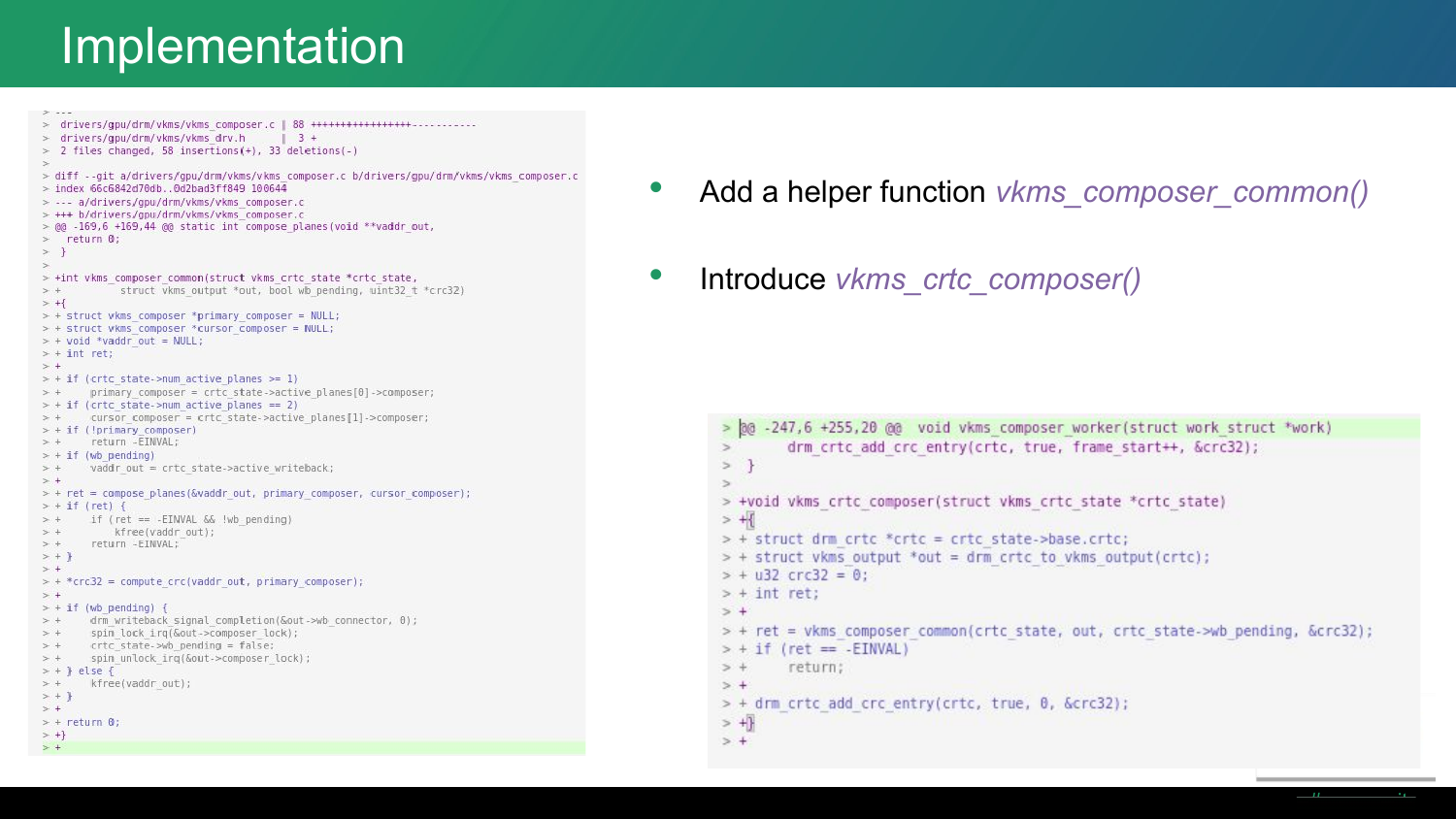• Add atomic helpers for virtual\_hw mode in *vkms\_virtual\_crtc\_helper\_funcs*

```
> static void vkms release(struct drm device *dev)
> @@ -159,12 +164,14 @@ static int vkms create(struct vkms config *config)
        goto out devres;
\geq\,>\rightarrow\leq> - ret = drm vblank init(&vkms device->drm, 1);
> - if (ret) {
        DRM ERROR("Failed to vblank\n");
> -> -goto out devres;
> + if (!vkms device->config->virtual hw) {
        ret = drm vblank init (&vkms device->drm, 1);
> +
> +if (\text{ret})DRM ERROR("Failed to vblank\n");
> +
> +
            goto out devres;
> +
> }
```

```
> +> +static const struct drm crtc helper funcs vkms virtual crtc helper funcs = {
> + .atomic check = vkms crtc atomic check,
> + .atomic flush = vkms virtual crtc atomic flush,
> };
   int vkms crtc init(struct drm device *dev, struct drm crtc *crtc,
           struct drm plane *primary, struct drm plane *cursor)
   struct vkms output *vkms out = drm crtc to vkms output(crtc);
> + struct vkms device *vkmsdev = drm device to vkms device(dev);
    int ret;
    ret = drm crtc init with planes(dev, crtc, primary, cursor,
> @@ -289,7 +309,10 @@ int vkms crtc init(struct drm device *dev, struct drm crtc *crtc,
        return ret;
> - drm crtc helper add(crtc, &vkms crtc helper funcs);
> + if (vkmsdev->config->virtual hw)
        drm crtc helper add(crtc, &vkms virtual crtc helper funcs);
> +> + else
        drm crtc helper add(crtc, &vkms vblank crtc helper funcs);
    spin lock init(&vkms out->lock);
   spin lock init(&vkms out->composer lock);
> diff --git a/drivers/gpu/drm/vkms/vkms drv.c b/drivers/gpu/drm/vkms/vkms drv.c
> index 2173b82606f6..945c4495d62a 100644
> --- a/drivers/gpu/drm/vkms/vkms drv.c
> +++ b/drivers/gpu/drm/vkms/vkms drv.c
> 60 - 44, 6 + 44, 11> +static bool enable virtual hw = false;
> +module param named(enable virtual hw, enable virtual hw, bool, 0444);
> +MODULE PARM DESC(enable virtual hw, "Enable/Disable virtual hardware mode(virtual \
> +hardware mode disables vblank interrupts)");
> +
```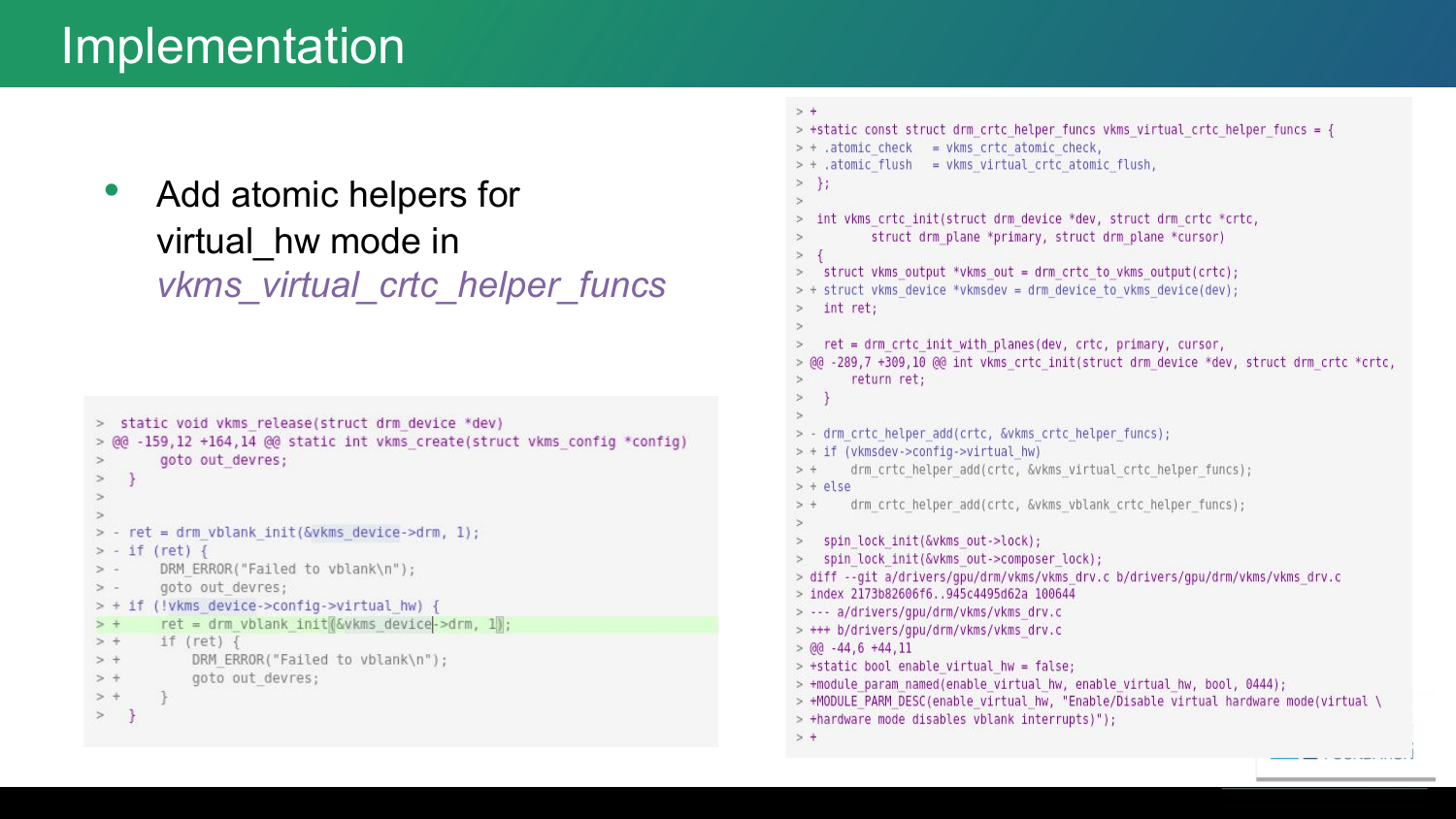

#### **dmesg logs for** *kms\_flip.c*

- *1. Memory allocation errors*
- 2. *Kernel panic*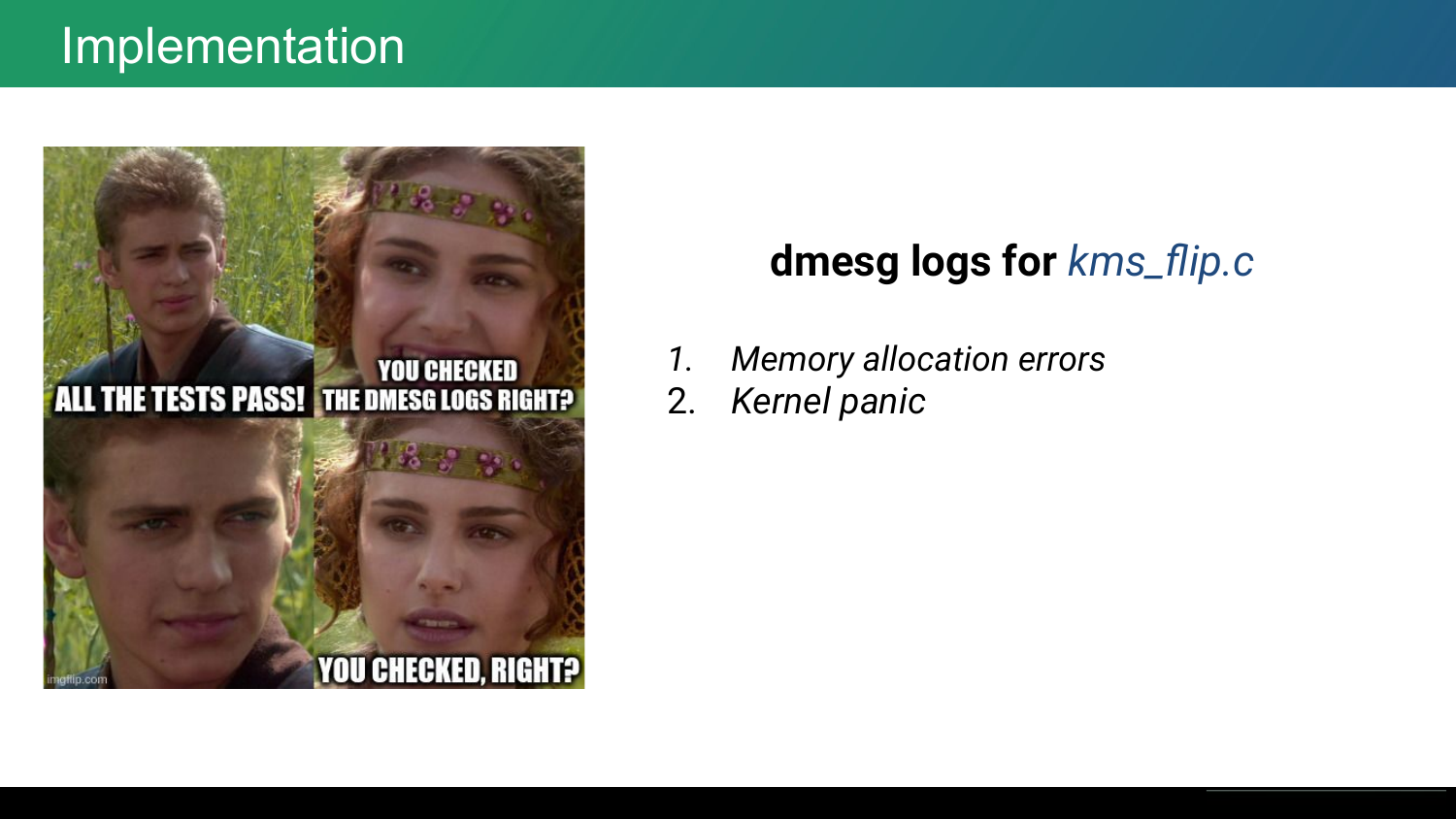[drm:vkms composer common.cold [vkms]] \*ERROR\* Cannot allocate memory for output frame. kzalloc size is 6291456 [drm:vkms composer common.cold [vkms]] \*ERROR\* Cannot allocate memory for output frame. kzalloc size is 6291456 [drm:vkms composer common.cold [vkms]] \*ERROR\* Cannot allocate memory for output frame. kzalloc size is 6291456 [drm:vkms composer common.cold [vkms]] \*ERROR\* Cannot allocate memory for output frame.

Problem allocating for two frames during *kms\_flip* test, used *kvmalloc* instead of *kzalloc*

Flaky vmap allocation error, handled and fixed in a patch sent by Thomas Zimmermann

| 1            |               | +0.009109] [IGT] kms flip: starting subtest dpms-off-confusion-interruptible                |
|--------------|---------------|---------------------------------------------------------------------------------------------|
| $\mathbf{2}$ |               | +0.000227] [IGT] kms flip: starting dynamic subtest A-Virtual2                              |
| 3            |               | +0.001448] [drm:vkms prepare fb [vkms]] *ERROR* vmap failed: -4                             |
| $\Delta$     |               | +0.000096] wb pending in crtc composer is 0                                                 |
| 5            | I             | +0.000002] kzalloc size(outta if) is 3145728                                                |
| 6            | Τ             | +0.000002] kzalloc size(outta if, after) is 3145728                                         |
| 7            |               | +0.000002] kzalloc size is 3145728                                                          |
| 8            |               | +0.001648] BUG: unable to handle page fault for address: ffffb54d02b01000                   |
| 9            | I             | +0.000029] #PF: supervisor read access in kernel mode                                       |
| 10           | I             | +0.000002] #PF: error code(0x0000) - not-present page                                       |
| 11           |               | +0.000002] PGD 1000067 P4D 1000067 PUD 11b2067 PMD 3579067 PTE 0                            |
| 12           |               | +0.000007] Oops: 0000 [#1] SMP PTI                                                          |
| 13           |               | +0.000004] CPU: 1 PID: 59 Comm: kworker/u4:1 Tainted: G<br>0E<br>$5.13.0 - rc3s$ umov       |
| 14           | Τ             | +0.0000071 Hardware name: OEMU Standard PC (i440FX + PIIX, 1996), BIOS ArchLinux 1.14.0-    |
| 15           | I             | +0.000003] Workqueue: events unbound commit work [drm kms helper]                           |
| 16           |               | +0.000082] RIP: 0010:memcpy erms+0x6/0x10                                                   |
| 17           | Τ             | +0.0000131 Code: c3 cc cc ce b le 0f 1f 00 48 89 f8 48 89 d1 48 cl e9 03 83 e2 07 f3 48     |
| 18           | L             | +0.000003] RSP: 0018:ffffb54d001e7d38 EFLAGS: 00010286                                      |
| 19           |               | +0.000002] RAX: ffff921193c00000 RBX: ffff921181837400 RCX: 0000000000300000                |
| 20           | I             | +0.000001] RDX: 0000000000300000 RSI: ffffb54d02b01000 RDI: ffff921193c00000                |
| 21           |               | +0.000002] RBP: ffff92118fa4c610 R08: 0000000000000000 R09: 000000000000006                 |
| 22           | I             |                                                                                             |
| 23.          |               | +0.0000011 R13: ffff92118429bf00 R14: ffff9211915c4e00 R15: ffff921193c00000                |
| 24           |               | +0.000002] FS: 00000000000000000000000 GS:ffff921lefd00000(0000) knlGS:000000000000000      |
| 25           | I             | +0.0000011 CS: 0010 DS: 0000 ES: 0000 CR0: 00000000080050033                                |
| 26           | I             | +0.000001] CR2: ffffb54d02b01000 CR3: 0000000036d2e006 CR4: 0000000000370ee0                |
| 27           |               | +0.000004] Call Trace:                                                                      |
| 28           | I             | +0.000017] vkms composer common.cold+0x9c/0x46e [vkms]                                      |
| 29           | Ŧ             | +0.000008] ? printk+0x68/0x7f                                                               |
| 30           | I             | +0.000007] vkms crtc composer+0x54/0x5b9 [vkms]                                             |
| 31           | I             | +0.000003] vkms virtual crtc atomic flush+0x19/0x40 [vkms]                                  |
| 32           |               | +0.000002] drm atomic helper commit planes+0xlc4/0x220 [drm kms helper]                     |
| 33           | I             | +0.000019] vkms atomic commit tail+0x28/0xb0 [vkms]                                         |
| 34           | $\mathbf{I}$  | +0.000003] commit tail+0x94/0x130 [drm kms helper]                                          |
| 35           | $+0.000050$ ] | process one work+0x21d/0x3b0                                                                |
| 36           | I             | +0.000007] worker thread+0x50/0x400                                                         |
| 37           | T             | +0.000002] ? process one work+0x3b0/0x3b0                                                   |
| 38           | T             | +0.000001] kthread+0x11b/0x140                                                              |
| 39           | $\mathbb{I}$  | +0.000006] ? kthread bind mask+0x60/0x60                                                    |
| 48           |               | +0.000002] ret from fork+0x22/0x30                                                          |
| 41           | L             | +0.000009] Modules linked in: vkms(OE) md4(E) cmac(E) nls utf8(E) cifs(E) libarc4(E) dns    |
|              |               | (E) mousedev(E) bochs drm(E) drm vram helper(E) drm ttm helper(E) ttm(E) drm kms helper(E)  |
|              |               | crc32c generic(E) crc16(E) mbcache(E) jbd2(E) sr mod(E) cdrom(E) ata generic(E) pata acpi(E |
| 42           |               | +0.000140] CR2: ffffb54d02b01000                                                            |
| 43           | Ł             | +0.000003] ---[ end trace 153dcc6bb3f6a5b4 ]---                                             |
| 44           |               | +0.000002] RIP: 0010:memcpy erms+0x6/0x10                                                   |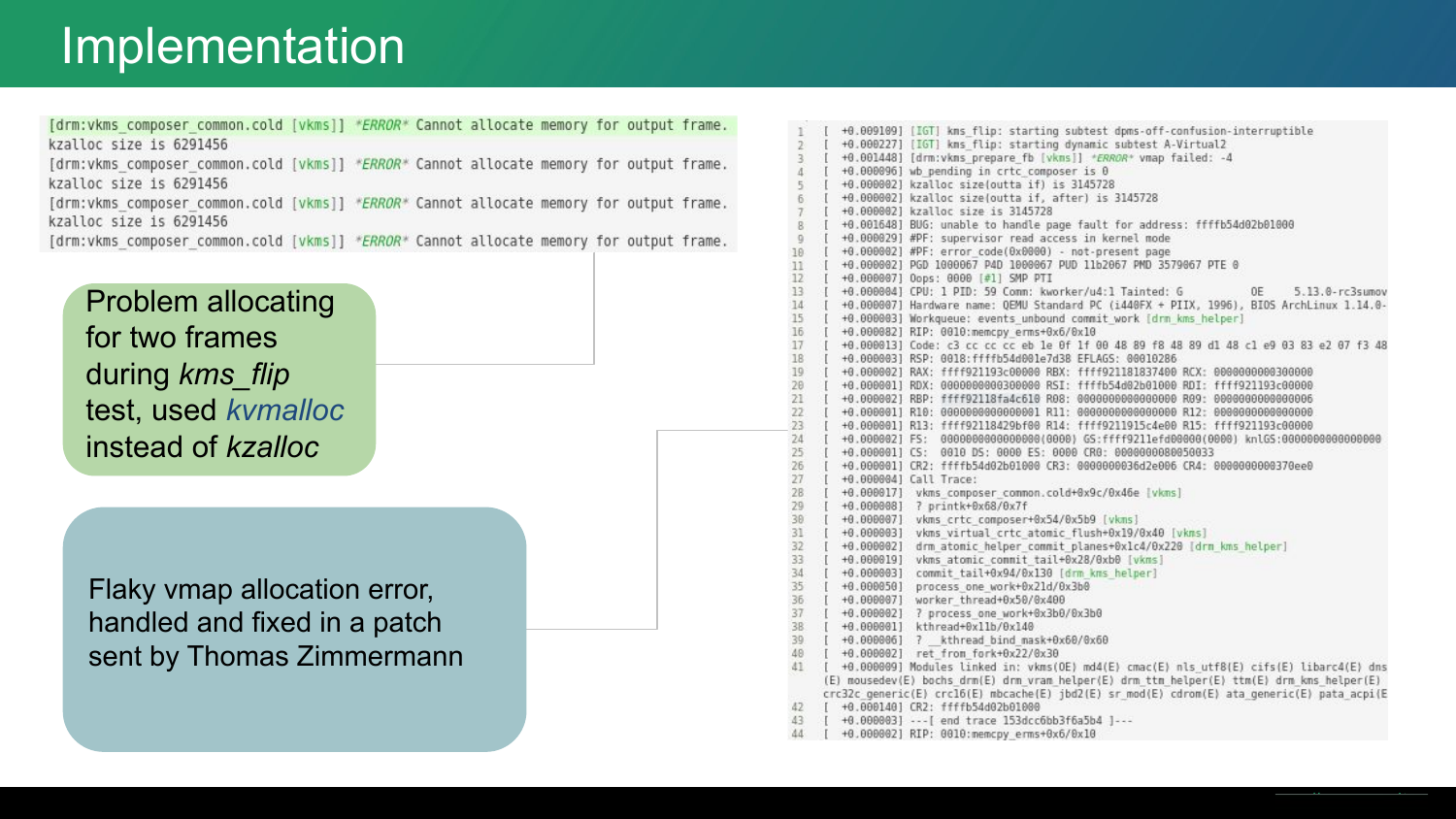- **CRC tests** still fail
- CRC: *Cyclic Redundancy Check,* checks data loss in frames
- CRC needs to be implemented as an oneshot operation
- Modify atomic helpers to skip all CRC tests for now
- Tests skip/pass without any errors. Yay!!!

```
> diff --ait a/drivers/apu/drm/vkms/vkms crtc.c b/drivers/apu/drm/vkms/vkms crtc.c
> index 57bbd32e9beb..4a933553e0e4 100644
> --- a/drivers/gou/drm/vkms/vkms crtc.c
> +++ b/drivers/gpu/drm/vkms/vkms crtc.c
> @@ -174,6 +174,15 @@ static const struct drm crtc funcs vkms crtc funcs = {
   .verify crc source = vkms verify crc source,
\geq> };
\sim> +static const struct drm crtc funcs vkms vblankless crtc funcs = {
> + .set config
                           = drm atomic helper set config,
> + .destroy
                      = drm crtc cleanup,
> + .page flip
                      = drm atomic helper page flip,
                           = vkms atomic crtc reset,
> + . reset
> + .atomic duplicate state = vkms atomic crtc duplicate state,
> + .atomic destroy state = vkms atomic crtc destroy state,
> +\};
> +
```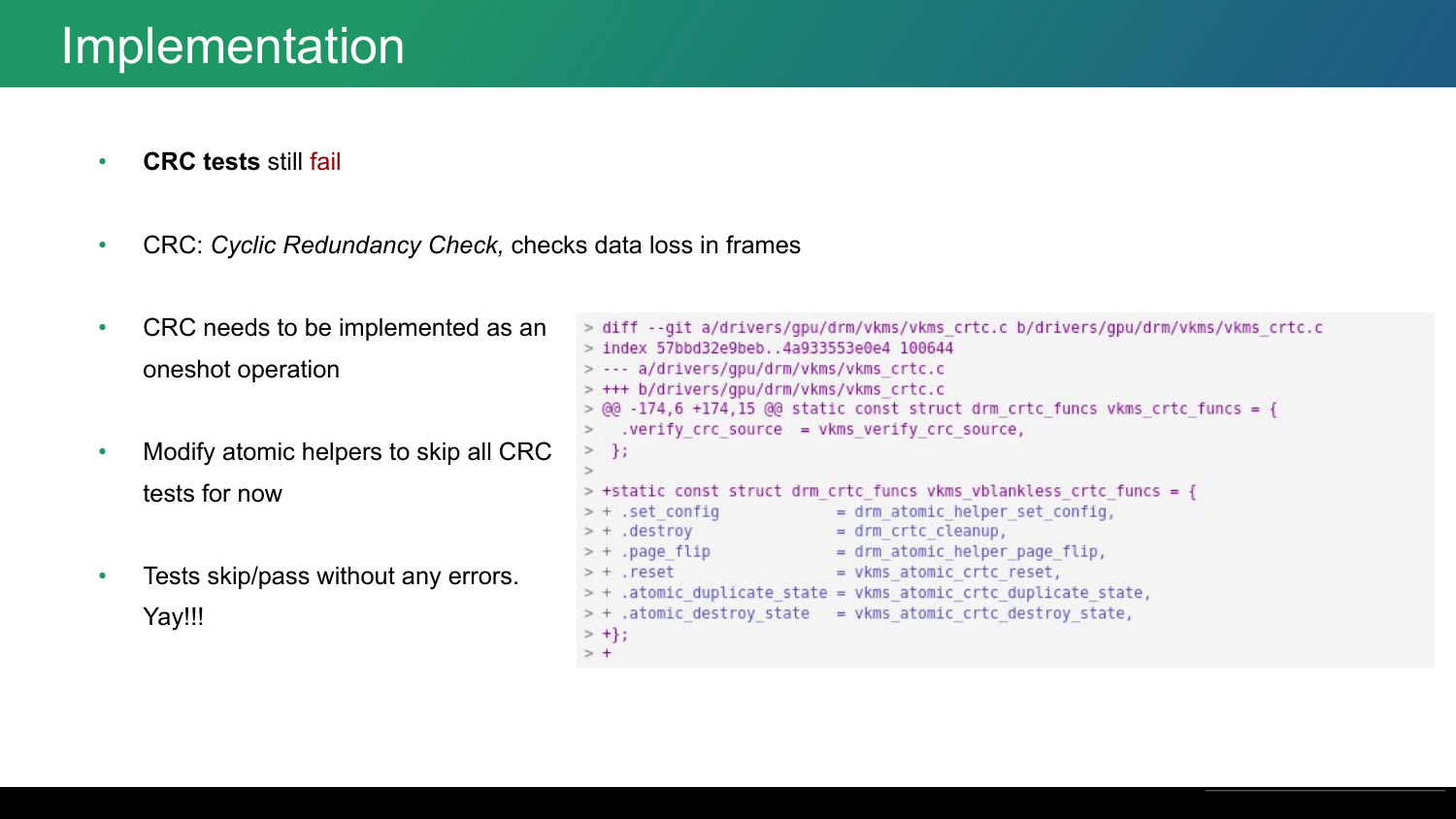#### **WHAT I LEARNED**:

- Writing idiomatic C.
- *Tools*: ftrace, qemu, git
- Checking dmesg logs even if test results are preserved.
- Locks, interrupts, and race conditions
- Using atomic interface to write code
- Writing code that has clear code flow and is easy to test
- Software can be both extremely tough and rewarding.
- Planning ahead, researching potential roadblock.
- Working as part of an inclusive community makes a lot of difference- both in terms of motivation for and quality of work.
- Make sure to ask for help if you are stuck.
- Overcoming imposter syndrome to ask questions on forums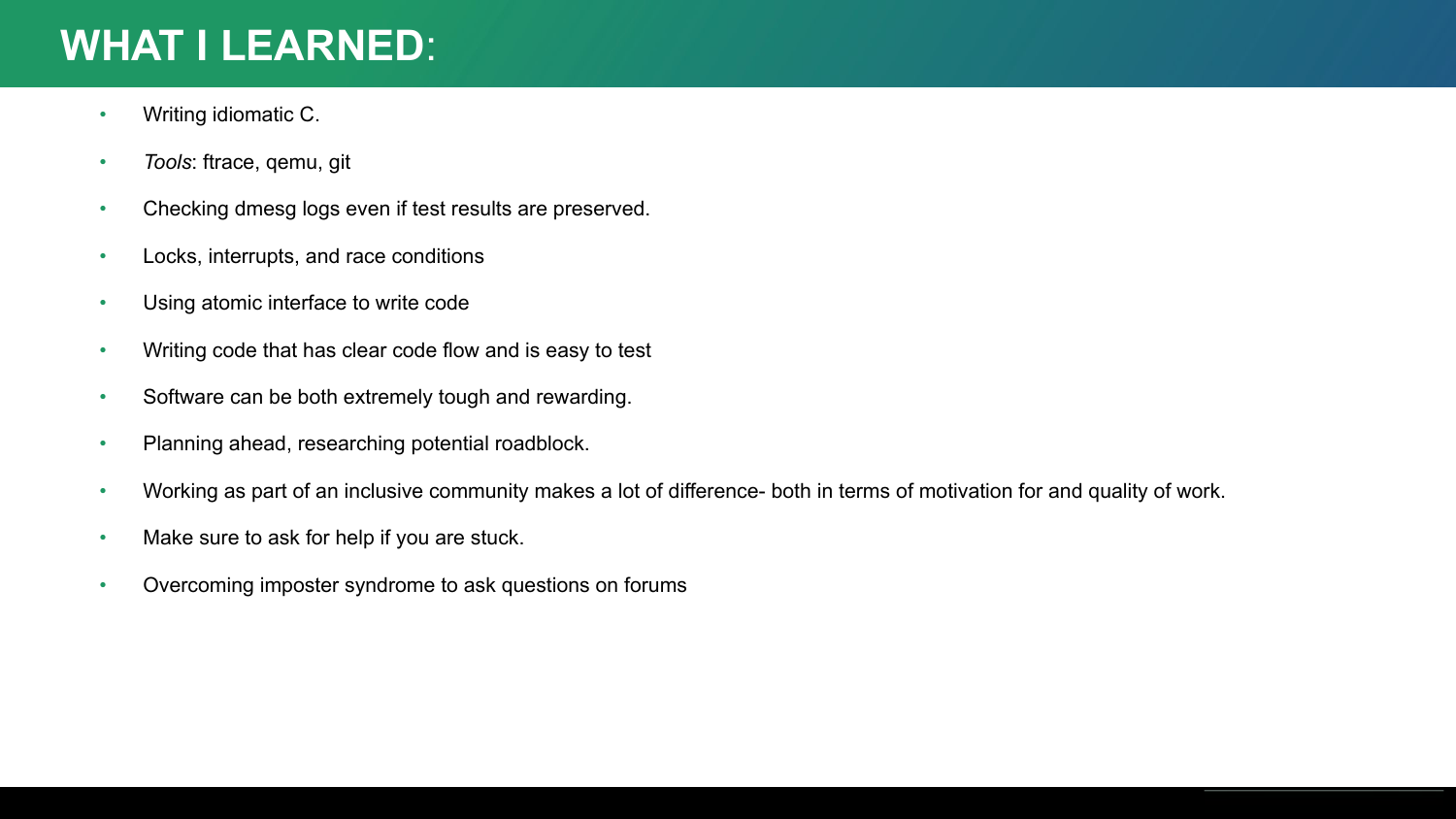## Side quests

#### Future work

- [drm/vblank: Fix typo in docs](https://patchwork.freedesktop.org/patch/414211/)
- [drm/vkms: Add information about](https://patchwork.freedesktop.org/patch/413452/) [module options](https://patchwork.freedesktop.org/patch/413452/)
- [drm/vkms: Add support for writeback](https://patchwork.freedesktop.org/patch/413125/) [module](https://patchwork.freedesktop.org/patch/413125/)
- drm/vkms: Add vkms config type
- [drm/vkms: Add setup and testing](https://patchwork.freedesktop.org/patch/406523/) [information](https://patchwork.freedesktop.org/patch/406523/)
- Expose VKMS through configfs
- Implement CRC for virtual hardware/vblankless mode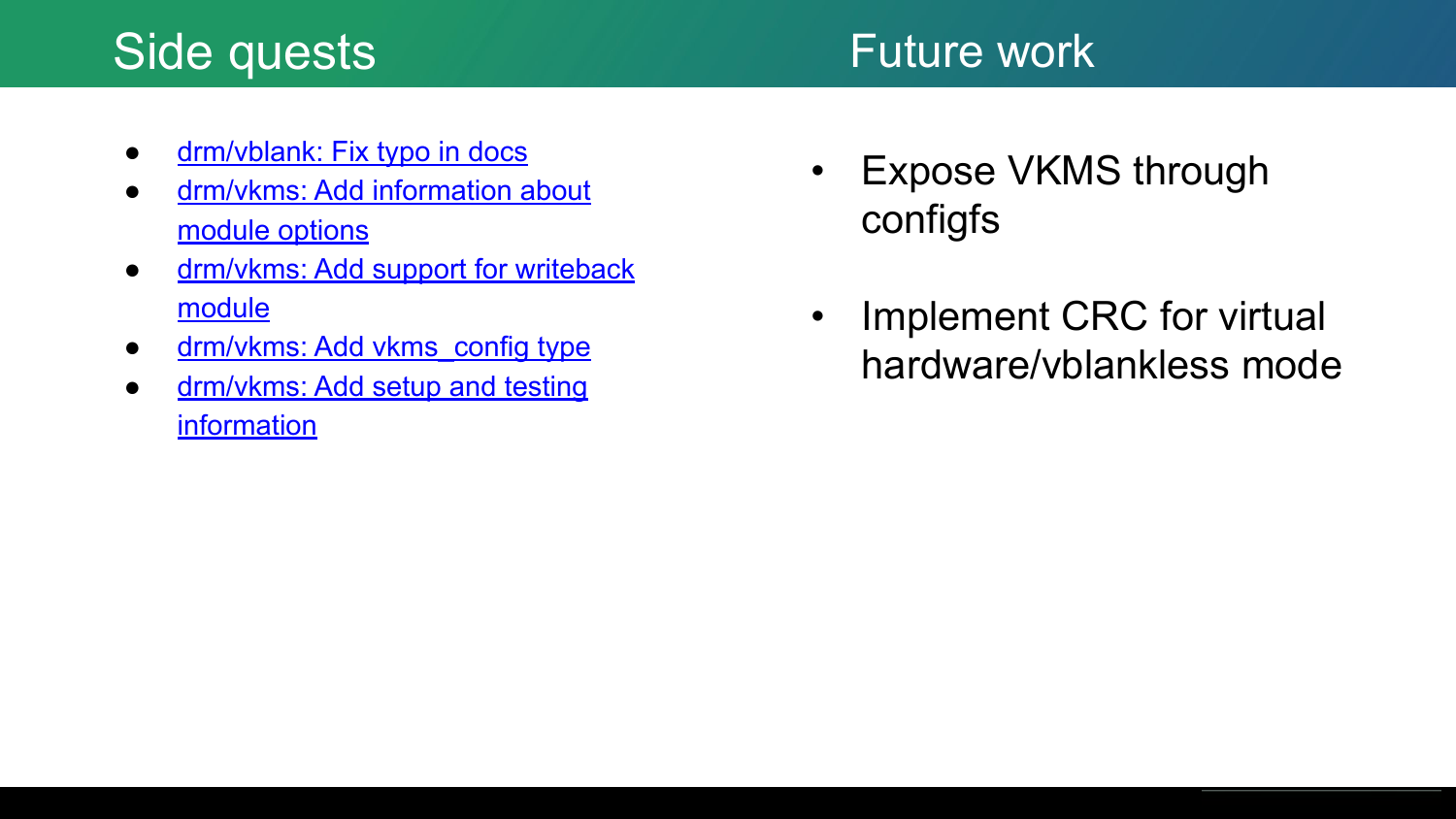- I am very grateful to my mentors, Daniel Vetter and Melissa Wen for being so patient and inspiring while teaching me so much.
- Shoutout to Sage Sharp, Anna e só, Vaishali Thakkar, Helen Koike and my fellow interns for making Outreachy such a great experience